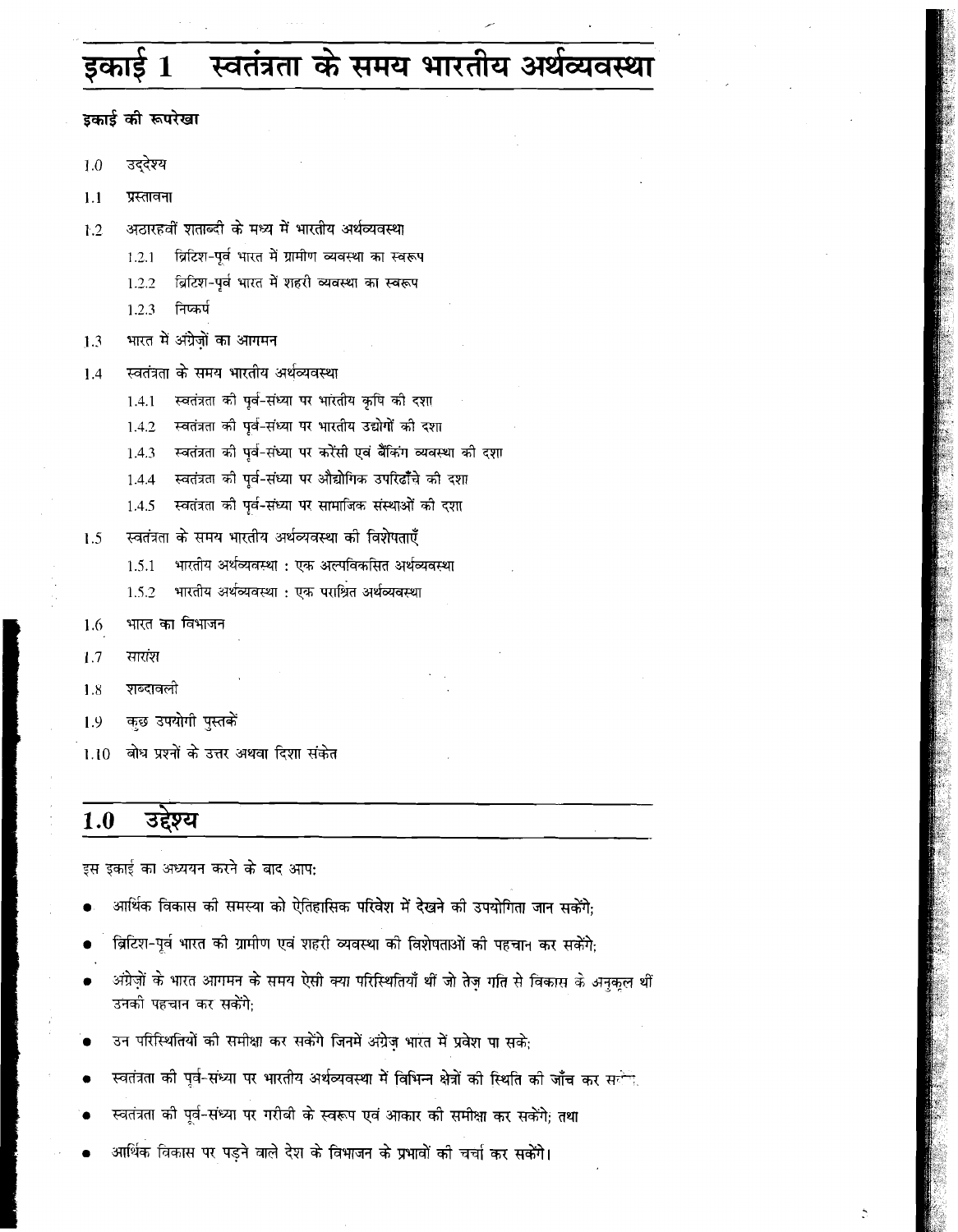6

#### $1.1$ प्रस्तावना

भारत में गरीबी विशाल रूप से फैली हुई है। भारत को एक गरीब देश को संज्ञा दिया जाना उचित भी है। भारत में गरीबी अंग्रेज़ी राज की देन है। अंग्रेजों के आने से पहले भारत की अर्थव्यवस्था सदढ एवं स्वाबलम्बी थी। अनेक विदेशी यात्रियों के उस समय के वृतान्त से हमें मालुम होता है कि अन्य देशों की तुलना में भारत आर्थिक दृष्टि से कहीं अधिक विकसित देश था। यहाँ के कला-कौशल तथा औद्योगिक जानकारी की भरि-भरि प्रशंसा भी की गई है। वैसे भी प्राचीन भारत ''सोने की चिडिया'' के नाम से प्रसिद्ध था ही। किंत 200 वर्षों के विदेशी शासन ने भारतीय अर्थव्यवस्था को जर्जरमात्र बनाकर रख दिया।

प्रस्तुत इकाई में उन परिस्थितियों का वर्णन करेंगे जिनके दबाव में भारत को अर्थव्यवस्था का सुडौल, सुदुढ़ एवं स्वाबलम्बी ढाँचा टूट गया और परिणामस्वरूप भारत एक पिछड़ा हुआ देश कहलाने लगा। हम इस क्रम में देखेंगे कि अंग्रेजों ने किस तरह भारतीय अर्थव्यवस्था को लटा और इसे जीर्ण-शीर्ण बनाकर रख दिया। इकाई के अंतिम भाग में अंग्रेज़ी राज के दुप्परिणामों का सार प्रस्तुत करते हुए स्वतंत्रता की पूर्व-संध्या पर भारतीय अर्थव्यवस्था के स्वरूप की समीक्षा करेंगे।

इस प्रकार के वर्णन एवं समीक्षा से यह स्पप्ट हो जाएगा कि आर्थिक विकास को समस्या का अध्ययन ऐतिहासिक परिप्रेक्ष्य में बहुत उपयोगी हो सकता है। स्वतंत्रता उपरान्त पिछले पाँच दशकों में इस समस्या के समाधान के लिए जो प्रयास किए गए हैं उनको उचित समीक्षा भी इसी पृष्ठभूमि में को जा सकती है।

### अठारहवीं शताब्दी के मध्य में भारतीय अर्थव्यवस्था  $1.2$

ब्रिटिश-पूर्व भारत को आर्थिक प्रणाली को जानकारी लेने के लिए हम उस समय को ग्रामीण एवं शहरी व्यवस्था को समीक्षा करना चाहेंगे।

## 1.2.1 ब्रिटिश-पूर्व भारत में ग्रामीण व्यवस्था का स्वरूप

ब्रिटिश-पूर्व भारत में ग्रामीण समाज एक आत्मनिर्भर व्यवस्था के रूप में संगठित थे। इनका प्रमुख पेशा खेती-बाडी था। खेती में प्रचलित तरीकों और पुराने उपकरणों का प्रयोग किया जाता था। हथकरघा आदि भी सीमित मात्रा में जीविका के साधन थे तथा इनमें भी वही सीधी-सादी उत्पादन प्रणालियाँ प्रयोग में लाई जाती थीं।

इस प्रकार की ग्रामीण व्यवस्था अनेक शताब्दियों पूर्व भारत में स्थापित हो पाई थी। वे आत्मनिर्भर आर्थिक इकाइयाँ थीं। समय के साथ-साथ इनके स्वरूप में थोड़े-बहुत परिवर्तन जरूर हुए किंतु इनके आत्मनिर्भर स्वरूप को कोई चुनौती नहीं दी गई। अंग्रेज़ी शासन की स्थापना के साथ ग्रामीण व्यवस्था के इस मौलिक ढाँचे को ही खतरा बन आया।

ग्रामीण समाज मुख्यत: कृपकों का समूह था। गाँव की समस्त भूमि ग्रामीण समुदाय के अधिकार में होती थी। ग्रामीण समुदाय का प्रतिनिधित्व गाँव-सभाएँ किया करतीं थीं। गाँव सभाएँ सभी गाँववासियों में टालब्ध भूमि बाँट दिया करती थीं। प्रत्येक परिवार के हिस्से में आने वाली भूमि की इकाई को जोत कहा जाता था। प्रत्येक जोत पर कपक परिवार खेती किया करते थे। वे अपने ही परविार के सदस्यों के सहयोग से यह काम करते थे। वे प्राय: प्राचीन एवं सरल कृपि उपकरणों का ही प्रयोग करते थे। परिवार द्वारा जोती गई भूमि पर परिवार के स्थायी अधिकार होते थे तथा भूमि पर उत्तराधिकारियों का पूर्व-अधिकार होता था। कृपि उत्पादों का प्रयोग कृषकों द्वारा अपने परिवार तथा ग्रामीण समुदाय की आवश्यकताओं की पूर्ति के लिए किया जाता था। ग्रामीण समदाय में कपकों के अलावा, दुसरे पेशे वाले लोग भी रहते थे, जैसे, घोवी, नाई, जुलाहा, कुम्हार, तेली, बढ़ई, मोची आदि। ये सभी ग्रामीण समुदाय के लिए काम करते थे।

गाँव में उत्पादित समस्त वस्तओं एवं सेवाओं का आदान-प्रदान एक गाँव की सीमा तक ही सीमित रहता था तथा गाँव से बाहर प्राय: लेन-देन नहीं किए जाते थे। जो थोड़ा-बहुत लेन-देन होता था उसके लिए प्रत्येक सप्ताह एक निर्धारित दिन में किसी बड़े गाँव में बाज़ार का आयोजन किया जाता था जिसमें कि आसपास के अनेक गाँवों से ग्रामवासी आते थे तथा वस्तुएँ खरीदते और वेचते थे।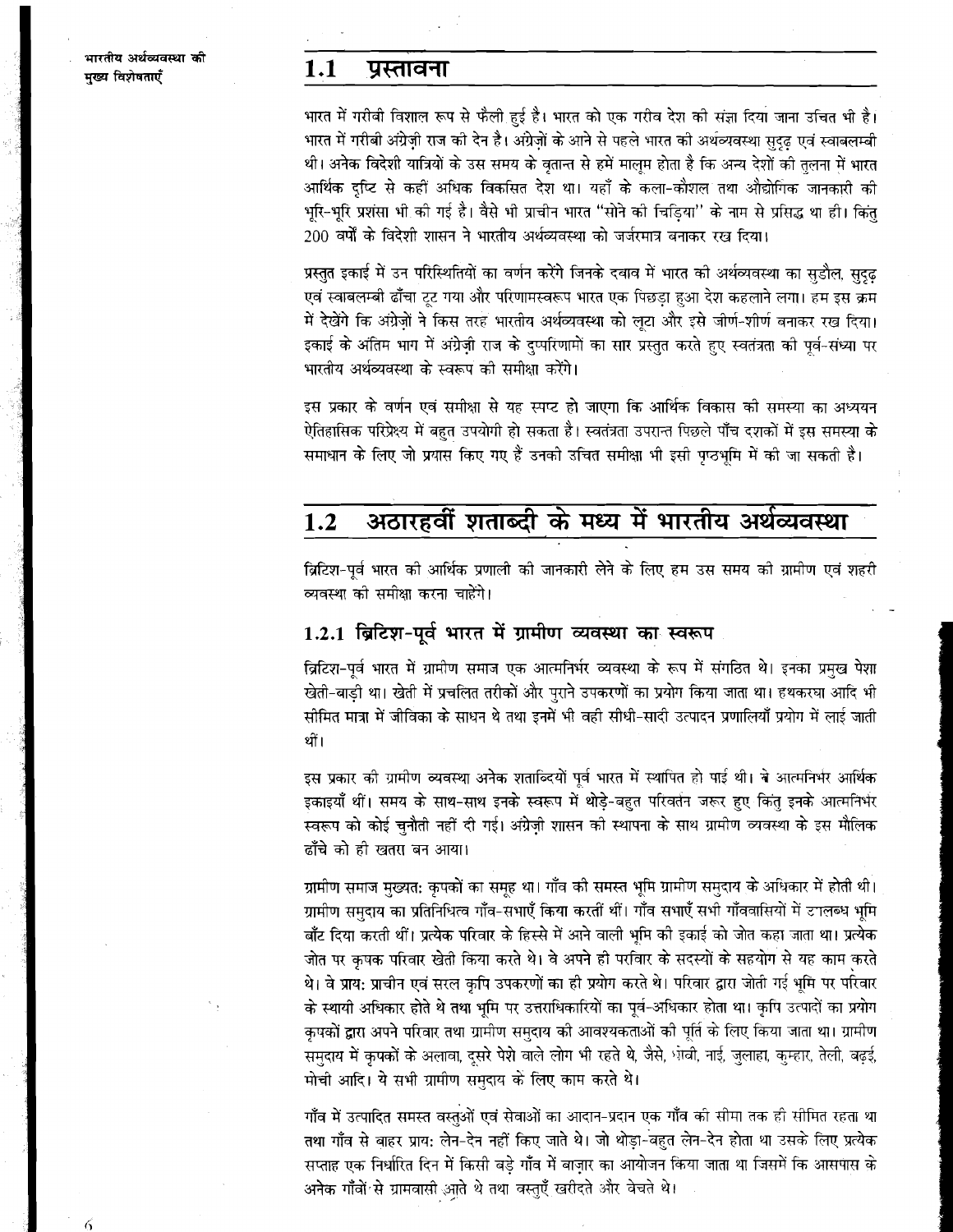## 1.2.2 ब्रिटिश-पूर्व भारत में शहरी व्यवस्था का स्वरूप

म्बतंत्रता के समय भारतीय अर्थव्यवस्था

7

भारत प्रमख रूप से गाँवों में ही रहता था लेकिन फिर भी थोड़े-वहत शहर भी विकसित हो चुके थे। इन शहरों को तीन भागों में बाँटा जा सकता है : (1) राजनैतिक भूमिका रखने वाले शहर; (2) धार्मिक महत्त्व वाले शहर; एवं (3) व्यापारिक दुप्टि से महत्त्वपूर्ण शहर। शहरों में विकसित हस्तकला के उद्योग पाए जाते थे। इन उद्योगों में समाज के सम्पन्न वर्ग के लिए विलासितापूर्ण कलाकृतियों का निर्माण किया जाता था। इन कारीगरों द्वारा युद्ध के लिए शस्त्रास्त्र एवं सेना की आवश्यकता की आपूर्ति के लिए साज-सामान बनाया जाता था। इन्हीं कारीगरों द्वारा विशालकाय सेना के किलों के निर्माण के अलावा, शानदार महलों, बड़े-बड़े मंदिरों एवं ताजमहल तथा कतब मीनार जैसी अनृठी इमारतों का भी निर्माण किया गया। शहरी उद्योगों द्वारा बड़ी-बड़ी नहरें भी बनाई गईं। संक्षेप में, कला की दुष्टि से भारतीय उद्योग चरम शिखर पर पहुँच चुके थे। ये विश्व-प्रसिद्ध उद्योग थे तथा बहुत बड़ी मात्रा में इनके उत्पादों की विदेशी बाजारों में माँग की जाती थी।

### 1.2.3 निष्कर्ष

संक्षेप, अंग्रेजों के भारत आने से पहले भारतीय अर्थव्यवस्था स्वाबलम्बी और संतुलित स्वरूप की थी। आधनिक दप्टि से उस समय की अर्थव्यवस्था को हम विकसित अर्थव्यवस्था तो नहीं कह सकते लेकिन इतना जरूर था कि उस समय की अर्थव्यवस्था पर्याप्त दर से आगे बढ रही थी। कपि और उद्योगों के विकास में एक सराहनीय संतुलन था यानि कि दोनों क्षेत्र ही एक दृष्टि से आगे बढ़ रहे थे।

हालाँकि, अगर उस समय की अर्थव्यवस्था में विकसित तकनीक आरंभ कर दिया जाता और पर्याप्त आधारिक हाँचे (infrastructure) की सेवाएँ उपलब्ध करवा दी जातीं तो तेज गति से आर्थिक विकास संभव हो पाता।

### भारत में अंग्रेज़ों का आगमन  $1.3$

अंग्रेजों का व्यावसायिक अभियान 31 दिसम्बर, 1600 को आरंभ हुआ जबकि ईस्ट इण्डिया कम्पनी को पूर्व क्षेत्रीय व्यापार का एकाधिकार प्रदान किया गया। यह कम्पनी धीरे-धीरे भारत के समस्त व्यापारिक क्षेत्र पर छाने लगी। सन् 1757 में प्लासी के यद्ध में बंगाल के नवाब को हराकर ईस्ट इण्डिया कम्पनी ने राजनैतिक सत्ता भी हडप ली। सन् 1858 में राजनैतिक सत्ता ब्रिटिश सरकार के हाथों चली गई और भारत ब्रिटिश शासन की बस्ती (colony) मात्र बन गया। अंग्रजों ने भारत में एक नई आर्थिक व्यवस्था स्थापित करने के प्रयास किए। ये वाज़ार-व्यवस्था थी। त

बाज़ार व्यवस्था को स्थापना के परिणामस्वरूप उससे पूर्व कृषि और औद्योगिक क्षेत्रों का संतुलन गड़-बड़ा गया। कृपक, व्यापारी एवं उत्पादक, कारीगर, कृषि-श्रमिक एवं औद्योगिक श्रमिक आदि सब वर्ग के लोगों को बाज़ार के थपेड़ों की मार सहन करनी पड़ी। किंतु बाज़ार प्रणाली के माध्यम से अंग्रेज़ों द्वारा भारतीय अर्थव्यवस्था के औपनिवेशवादी शोषण के सारे रास्ते खुल गए। शोषण इतने बड़े स्तर पर किया गया कि इसे राष्ट्रीय सम्पदा के निष्कासन की संज्ञा दी गई।

### बोध प्रश्न 1

| 1)            | ब्रिटिश-पूर्व भारतीय समाज की मौलिक विशेपताएँ संक्षेप में बताइए। |
|---------------|-----------------------------------------------------------------|
|               |                                                                 |
|               |                                                                 |
|               |                                                                 |
|               |                                                                 |
| $\mathcal{D}$ | ग्रामीण उत्पादों के विनिमय का क्या स्वरूप था?                   |
|               |                                                                 |
|               |                                                                 |
|               |                                                                 |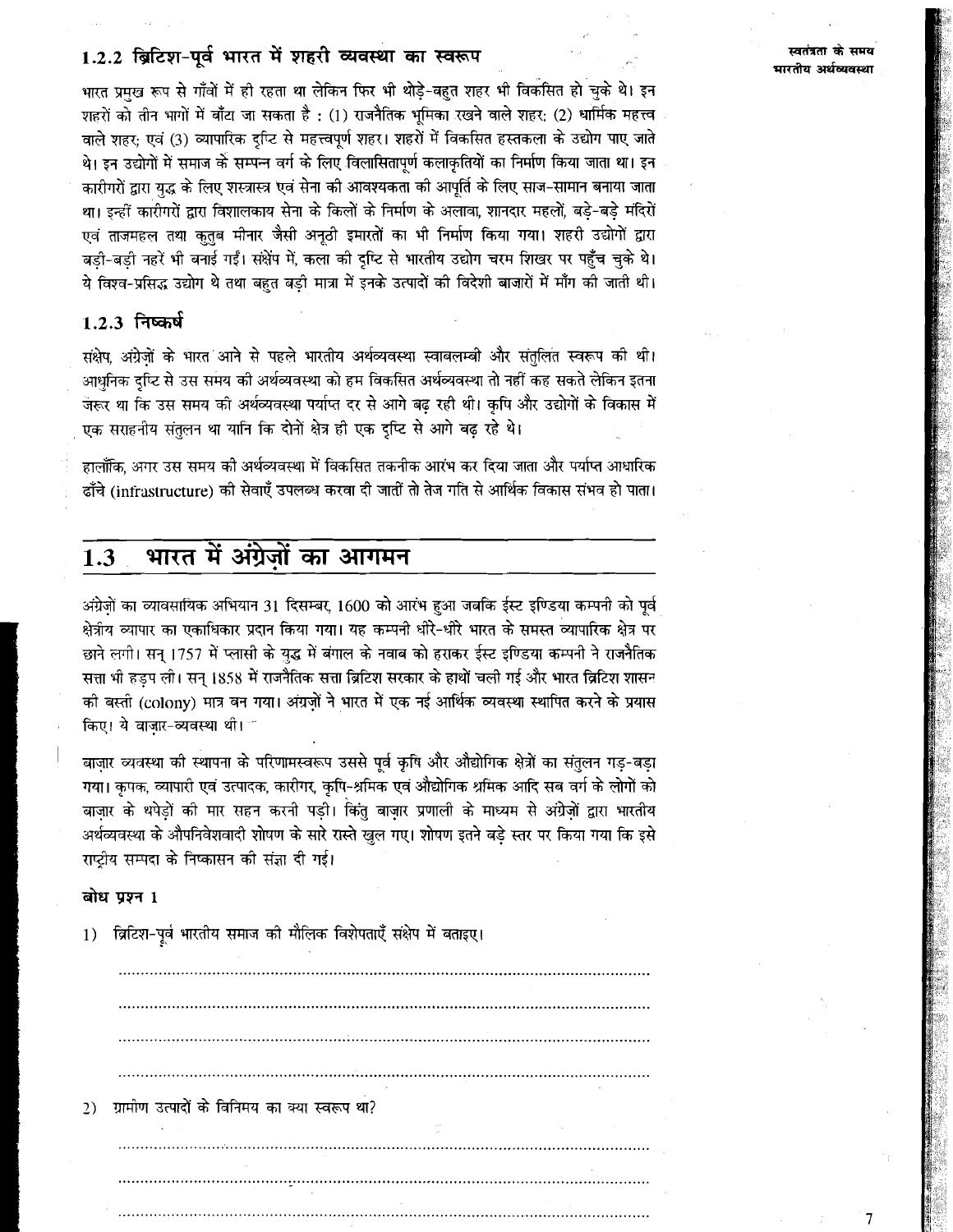.<br>रिय अर्थव्यवस्था की मख्य विशेषताएँ

क्या ब्रिटिश-पूर्व भारतीय अर्थव्यवस्था एक विकसित अर्थव्यवस्था थी?  $4)$ 

### स्वतंत्रता के समय भारतीय अर्थव्यवस्था  $1.4$

200 वर्षों तक लगातार चलने वाले औपनिवेशिक शोषण और आर्थिक निष्कासन की प्रक्रिया ने भारतीय अर्थव्यवस्था को अस्त-व्यस्त करके छोड दिया। स्वतंत्रता के समय भारतीय अर्थव्यवस्था एक पिछडी हई जड व्यवस्था थी जहाँ गरीबी विकराल रूप में फैली हुई थी। संपूर्ण अर्थव्यवस्था इंग्लैण्ड और अंग्रेजों के हितों के अनुरूप ढाली जा चुकी थी। अर्थव्यवस्था पूरी तरह से पराश्रयी (dependent) बन चुकी थी। देश के विभाजन ने बाकी बची-खुची कमियाँ भी पूरी कर दीं और देश को अनगिनत समस्याओं को सामना करना पड़ा। हम इन सभी पहलुओं की यहाँ समीक्षा करेंगे।

## · 1.4.1 स्वतंत्रता की पूर्व-संध्या पर भारतीय कृषि की दशा

भारत में कृषि जीविका का प्रमुख साधन रही है। स्वतंत्रता की पूर्व-संध्या पर भी स्थिति कुछ ऐसी ही थी। कल श्रम-शक्ति में लगभग 70 प्रतिशत कृषि क्षेत्र पर जीविका के लिए निर्भर थे। राष्ट्रीय उत्पाद के लगभग 50 प्रतिशत भाग का स्रजन इसी क्षेत्र में किया जाता था। निवल जोती गई भूमि का क्षेत्रफल लगभग 1270 लाख हैक्टेयर था जो कि कुल भौगोलिक क्षेत्र के 43.6 प्रतिशत के बराबर था। खेती के अन्तर्गत कुल क्षेत्रफल के 80 प्रतिशत भाग पर खाद्यान्न फसलों की खेती की जाती थी जबकि गैर-खाद्यान्न फसलों के अन्तर्गत केवल 19 प्रतिशत भाग ही 471 प्रमुख फसलें थीं। गेहूँ, धान, मोटे अनाज, गन्ना, कपास एवं पटसन। विश्व के 41 प्रतिशत और धान के 27 प्रतिशत भाग का उत्पादन भारत में होता था। भारत मूँगफली, गन्ना एवं पटसन का विश्व में सबसे बड़ा उत्पादक और अमरीका और चीन के बाद कपास का सबसे बड़ा उत्पादक देश था।

उपरोक्त के बावजद, भारतीय कृपि में उत्पादकता का स्तर बहुत भिन्न था जैसा कि तालिका-1 मे स्पष्ट है:

| देश                          | यान               | गेहूँ | बाजरा | मक्का |
|------------------------------|-------------------|-------|-------|-------|
| इटली                         | 41.7              | 13.3  | 9.7   | 15.1  |
| स्पेन                        | 42.2              | 9.6   | 12.9  | 14.3  |
| अर्जेन्टीना                  | 33.9              | 10.0  | 11.9  | 22.3  |
| जापान                        | 36.9<br>$\bullet$ | 9.7   | 10.7  | .12.5 |
| भारत<br>$\ddot{\phantom{0}}$ | 12.3              | 6.0   | 7.9   | 6.2   |
| कुल विश्व की औसत             | 16.7              | 10.3  | 11.1  | 15.2  |

### तालिका: 1 प्रति हेक्टेयर उत्पादन (वर्ष 1946) (क्विंटल में)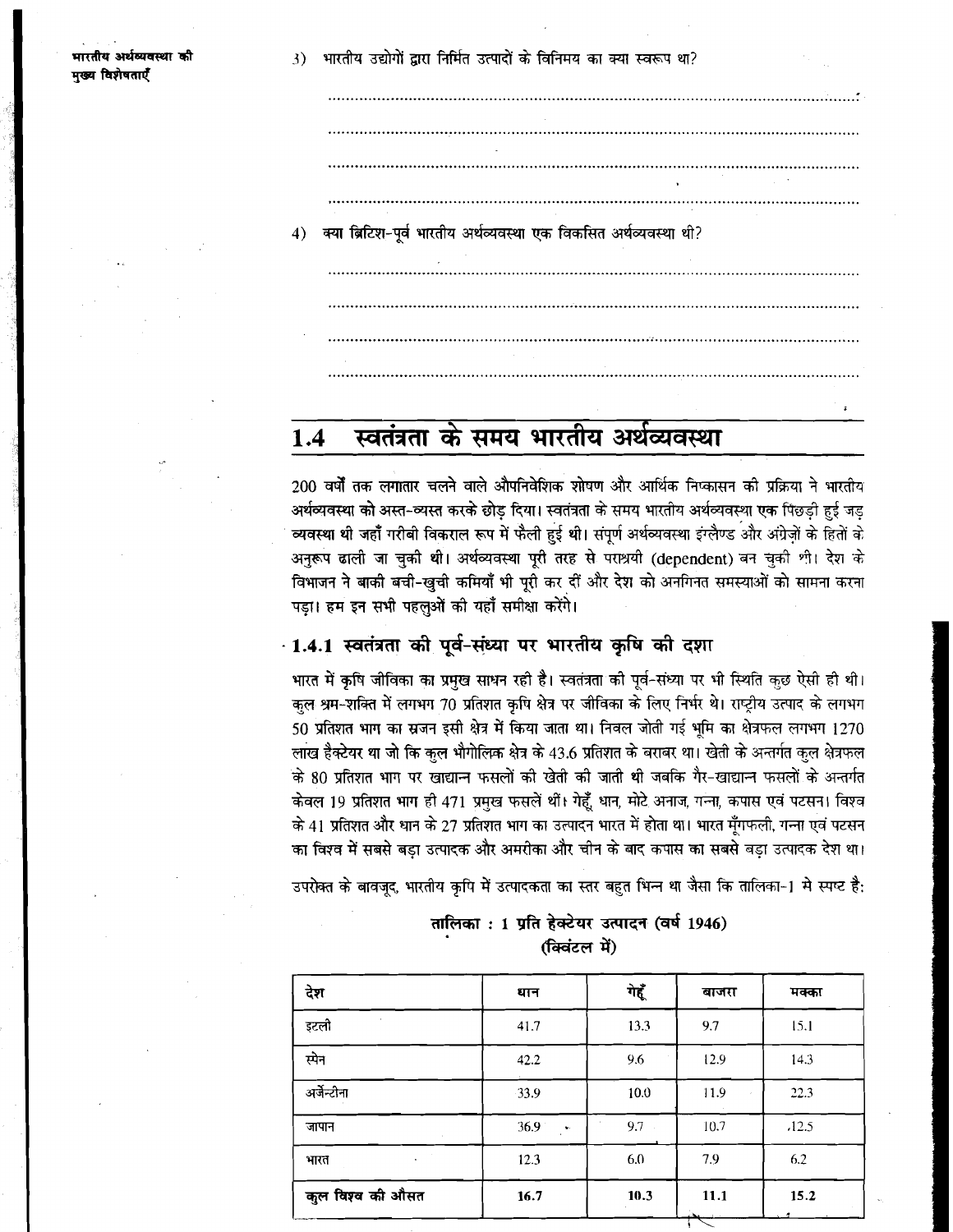उपरोक्त तालिका से स्पप्ट है कि भारतीय कृषि की उत्पादकता बहुत ही निम्न दर्जे की थी। कृषि की निम्न उत्पादकता के लिए अनेक कारक जिम्मेदार थे जिनमें दो प्रमुख थे:

- भमि पर जनसंख्या का बढता दबाव एवं  $\mathbf{i}$
- भारत में ब्रिटिश सरकार द्वारा कृषि-सुधारों की अवहेलना।  $\mathbf{ii}$
- भूमि पर जनसंख्या का बढ़ता दबाव : बहुत सारे भारतीय दस्तकार ब्रिटिश उद्योगों की वस्तुओं  $\mathbf{i}$ के आगमन से बर्बाद हो गए। भारतीय कृषक परंपरावादी तथा प्राचीन उत्पादन तरीकों के सहारे ही खेती-बाडी में लगा रहा। कृषि मात्र जीविका का साधन बनकर रह गई। किंतु दस्तकारों और हस्तशिल्पों के बढते विनाश के परिणामस्वरूप बड़ी संख्या में कारीगर शहरों से गाँवों की ओर पलायन करने लगे। कृषि-भूमि पर जनसंख्या का दबाव निरंतर बढ़ता गया और इस क्षेत्र की उत्पादकता क्रमश: गिरती गई। भूमि जोतों का विखण्डन और उप-विभाजन होने लगा। कृपक की स्थिति दयनीय होती गई। उनकी आय जो भी थोडा-बहुत साधन था वह भी खत्म होता चला गया और किसान की स्थिति बदतर होती चली गई। स्वभावत: दीन-हीन किसानों से खेती-बाडी में किसी तरह के सधारों की अपेक्षा नहीं की जा सकती थी। संक्षेप में, स्वतंत्रता के समय भारतीय कृषि पिछड़ी हुई थी तथा यहाँ उत्पादकता निम्न स्तर की थी।
- भारत में ब्रिटिश सरकार द्वारा कृषि-सुधारों की अवहेलना : स्वतंत्रता की पूर्व संध्या पर  $ii)$ भारतीय कृषि में जो संस्थागत एवं संरचनात्मक ढाँचा पाया गया वह कृषि-विकास के अनुकूल नहीं था। अंग्रेजों द्वारा भारत में जमींदारी प्रथा लागू की गई थी। यह प्रणाली देश के कुल के 62 प्रतिशत भाग पर लागू की गई। शेष 38 प्रतिशत भाग में रैयतवाड़ी प्रणाली लागू थी। ज़मीदार किसानों का शोषण करने में लग गए, कुल उत्पादन का बड़ा हिस्सा ज़मीदारों द्वारा हथिया लिया जाता था जबकि किसानों के पास भूमि-व्यवस्था में सुधार के लिए कुछ नहीं बच पाता था।

इसी तरह, हालाँकि नहरों का जाल बिछाया गया लेकिन आवश्यकताओं की तुलना में यह सर्वथा अपर्याप्त था। कल कृषि क्षेत्रफल के केवल 17 प्रतिशत भाग में ही यह सृविधा उपलब्ध थी। कृषि उत्पादों को बिक्री की समचित व्यवस्था का अभाव था। इसी वास्ते कोई सरकारी व्यवस्था भी नहीं की गई थी। वित्तीय आवश्यकताओं की पति के लिए किसान स्थानीय साहकारों पर निर्भर करता था।

संक्षेप में, समूचा कृपि क्षेत्र ह्रास एवं जड़ता की दलदल में जकड़ा हुआ था। किसान की दशा बहुत ही दयनीय थी। इस तरह को व्यवस्था भावी विकास के रास्ते में गम्भीर गतिरोध ही बन सकती थी, अत: इस व्यवस्था में तत्काल सधार लाने की आवश्यकता थी।

## 1.4.2 स्वतंत्रता की पूर्व-संध्या पर भारतीय उद्योगों की दशा

ब्रिटिश-पूर्व भारत में हस्तशिल्पियों और कारीगरों की धाक जमी हुई थी। ब्रिटिश-राज के दौरान भारत में मशीनों का प्रयोग करने वाले उद्योगों की स्थापना की गई। किंतु, भारत में औद्योगीकरण की मात्रा अपर्याप्त एवं एक-तरफा ही रही।

भारत के औद्योगिक पिछड़ेपन का अनुमान इस बात से लगाया जा सकता है कि वर्ष 1948-49 में भारत की कुल राष्ट्रीय आय का केवल 6.6 प्रतिशत भाग फैक्ट्री क्षेत्र से प्राप्त होता था। फैक्ट्री क्षेत्र में लगभग 24 लाख श्रमिक लगे हुए थे जो देश को कुल कार्यशील जनसंख्या के केवल 1.8 प्रतिशत के बराबर थे। हालाँकि निरपेक्ष रूप से औद्योगिक उत्पाद को मात्रा काफो बड़ी प्रतीत होती थी किंतु प्रति व्यक्ति औद्योगिक उत्पाद की मात्रा नगण्य थी। प्रथम विश्व-युद्ध से पहले भारत में जो बड़े उद्योग विकसित हो पाए थे उनमें कपड़ा एवं पटसन उद्योग प्रमुख थे। इन उद्योगों में भारत को प्राकृतिक श्रेष्ठता प्राप्त थी। बीसवें विश्व-युद्ध के दौरान भारतीय उद्योगों में विद्यमान उत्पादन क्षमता का भरपूर उपयोग करने के अवसर मिले। परिणामत: औद्योगिक उत्पादन के स्तर में असाधारण वृद्धि हुई।

किंतु, युद्ध के परिवेश में औद्योगिक ढाँचे को प्रभावित करने वाले दीर्घकालिक कारकों को अवहेलना को गई। इस दौरान, उपभोक्ता वस्तु उद्योगों की स्थापना पर ही जोर दिया गया जबकि मौलिक एवं पूँजीगत वस्तु उद्योगों को अवहेलना को गई। लौह-इस्पात, एल्मुनियम, रसायन, उर्वरक, पेट्रोल-पदार्थों आदि के उत्पादन के अभाव में औद्योगिक-क्षेत्र में सीमित विकास की संभावनाएँ ही बनी रहीं। बिजली-उत्पादन, रसायन, दवाएँ आदि क्षेत्रों ਦੇ भी ਨਾਲ ਪੁੱਖਰਾਂ ਦੇ ਧਰਾੜ ਰਿਹਾ ਸਾ।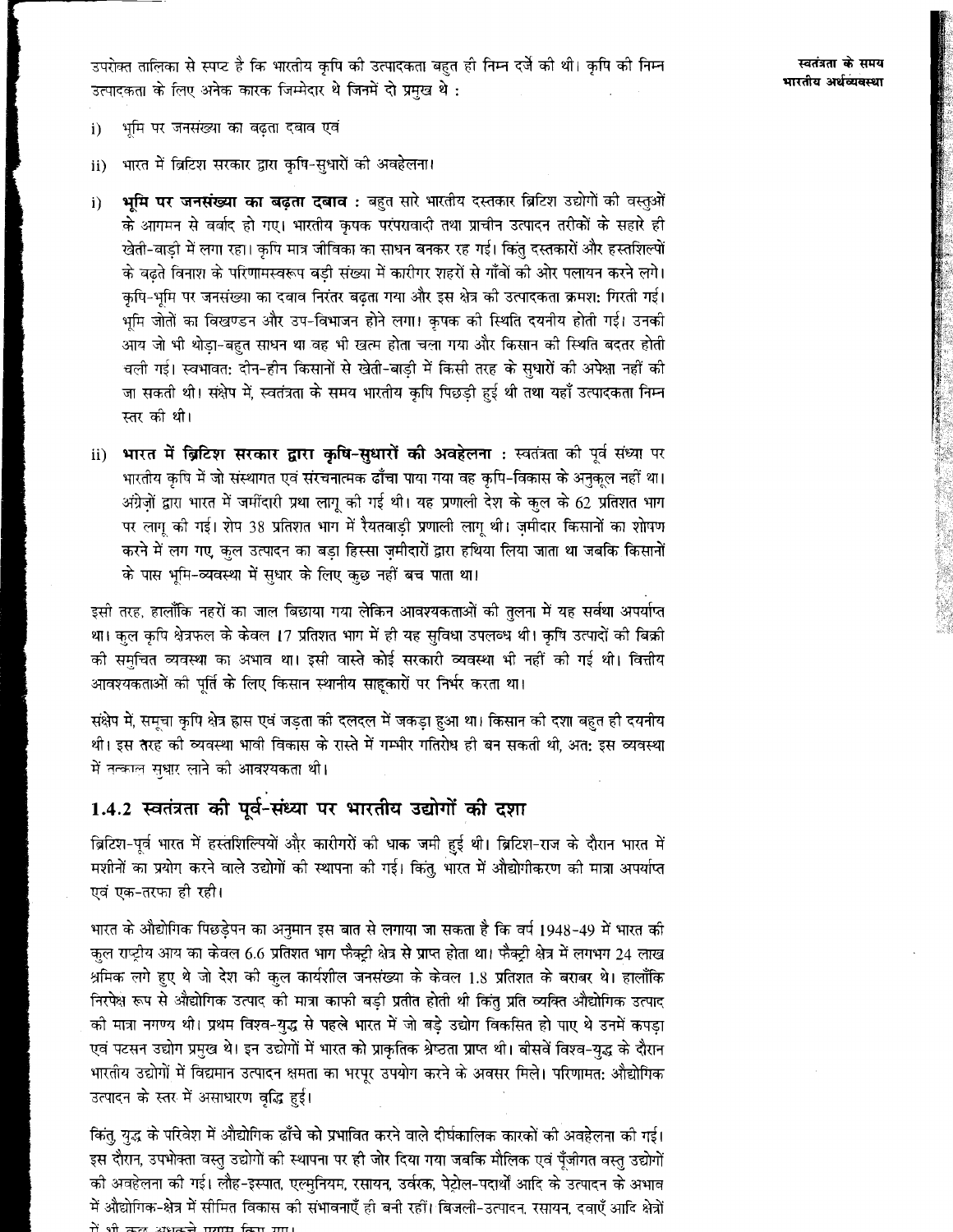मशीनों के निर्माण के क्षेत्र में केवल सुती कपड़ा मशीन निर्माण का ही विकास सम्मत हो पाया था। ऊर्जा-निर्माण क्षेत्र का विकास विदेशों से मंशीनों के आपात पर पूरी तरह से निर्भर था। कृत्रिम दवाओं, रसायनों, रंगों आदि के निर्माण का भाग छोटे-छोटे स्तर पर ही आरम्भ हो पाया था।

संक्षेप में, अन्तर-क्षेत्रीय दृष्टिकोण एवं अन्तर-औद्योगिक दृष्टिकोण किसी भी रूप में संतुलित औद्योगिक विकास सम्भव नहीं हो पाया था। भारतीय उद्योग अपनी समस्त आवश्यकताओं की आपति के लिए विदेशों .<br>से आयात पर निर्भर कर रहे थे।

## 1.4.3 स्वतंत्रता की पूर्व-संध्या पर करेंसी वं बैंकिंग व्यवस्था की दशा

अंग्रेज़ों के आने से पहले भारत में विभिन्न स्थानों पर सोने और चाँदी के अलग-अलग सिक्के चला करते थे। सन् 1806 में ईस्ट इण्डिया कंपनी ने चाँदी के रुपए को मानक सिक्के के रूप में मान्यता दी। सन् 1835 में रुपए की परिभाषा इस प्रकार की गई : रुपया चाँदी का वह सिक्का जो वज़न में 150 कण द्वारा और जिसकी शुद्धता 11/12 वाँ भाग थी। साथ ही, रुपए को एकमात्र वैध मुद्रा (Legal tender) घोपित कर दिया गया। उसके बाद रुपए का स्वरूप बदलता रहा, किंतु भारत में एक ही मुद्रा-प्रणाली प्रचलित रही।

18वीं शताब्दी के अंतिम वर्षों में और 19वीं शताब्दी के दौरान भारत में अनेक आधुनिक बैंक स्थापित किए गए। ये बैंक यूरोपीय ढंग से काम करते थे। 19वीं शताब्दी के चौथे दशक में बंगाल (1840) बम्बई (1840) और मद्रास (1843) में प्रेसीडेंसी बैंकों की स्थापना की गई। इन बैंकों ने सरकार के बैंकों के रूप में कार्य किया। इसके साथ ही, अनेक दूसरे व्यापारिक बैंकों की स्थापना हुई। 1935 में रिज़र्व बैंक ऑफ इण्डिया की भी स्थापना की गई। आधुनिक बैंकिंग प्रणाली का विकास बाजार के विस्तार में सहायक सिद्ध हुआ।

## 1.4.4 स्वतंत्रता की पूर्व-संध्या पर औद्योगिक उपरिढाँचे की दशा

देश में असंतुलित औद्योगिक विकास के लिए बहुत कुछ उपयुक्त उपरिढाँचे की अनुपलब्धि को भी ज़िम्मेदार ठहराया जा सकता है। नि:संदेह अंग्रेजी शासन के दौरान सिंचाई, रेल, सड़क, टेलिफोन आदि उपरिढाँचे की सेवाओं के विस्तार के प्रयास किए गए। लेकिन आवश्यकताओं की तुलना में यह अपर्याप्त ही सिद्ध हुए। सम्भवत: नहरों के विस्तरित जाल के अलावा उपरिढाँचे के नाम से सभी सेवाओं का घोर अभाव था। संचार सेवाएँ समय से पिछड़ गईं थीं और आर्थिक संव्यवहारों के योग्य नहीं रह गईं थीं। नई क्षमता के निर्माण के अभाव में. ऊर्जा की आपर्ति आवश्यकताओं की तलना में कहीं कम थी। यह तेज गति से औद्योगिक विकास के लिए पूर्णत: प्रतिकूल थी। इसी तरह से रेल प्रणाली और भाड़ा नीति पत्तनों से शहरों की ओर एवं शहरों से पत्तनों की ओर कच्चे माल और निर्मित माल के परिवहन के अनुकूल थीं, सामान्य आर्थिक निकास नहीं। परिणामत: घरेलु उपयोग की अपेक्षा कच्चे माल का निर्यात कर दिया जाता था तथा घरेलू उपभोग के वास्ते निर्मित माल का आयात किया जाता था। संक्षेप में. उपरिढाँचे की व्यवस्था स्वतंत्रता-उपरान्त सबसे पहली माँग थी।

## 1.4.5 स्वतंत्रता की पूर्व-संध्या पर सामाजिक संस्थाओं की दशा

स्वतंत्रता के समय भारत की सामाजिक परिस्थिति डाँवाडोल थी। अंग्रेजों के भारत आने से पहले यहाँ की तीन प्रमुख सामाजिक व्यवस्थाएँ निम्नलिखित थीं : आत्मनिर्भर गाँव, जाति-प्रथा एवं संयुक्त, परिवार प्रणाली। जब अंग्रेजों ने भारत छोड़ा, गाँव अपना स्वतंत्र, आत्म-निर्भर स्वरूप खो बैठे थे। जाति-प्रथा बढ़ते आर्थिक दबावों में अपना अस्तित्व खोती जा रही थी। संयुक्त परिवार प्रणाली गाँवों में तो बनी हुई थी लेकिन शहरों में समाप्त होती जा रही थी। संक्षेप में, सामाजिक व्यवस्था बदल रही थी। लेकिन यह तेज़ गति से आर्थिक विकास के अनुकूल नहीं थी।

### बोध प्रश्न 2

1) कपि की निम्न उत्पादकता के प्रमुख कारकों की संक्षेप में समीक्षा कीजिए।

| $\ddot{\phantom{1}}$ |  |
|----------------------|--|
|                      |  |
|                      |  |
|                      |  |
|                      |  |
|                      |  |
|                      |  |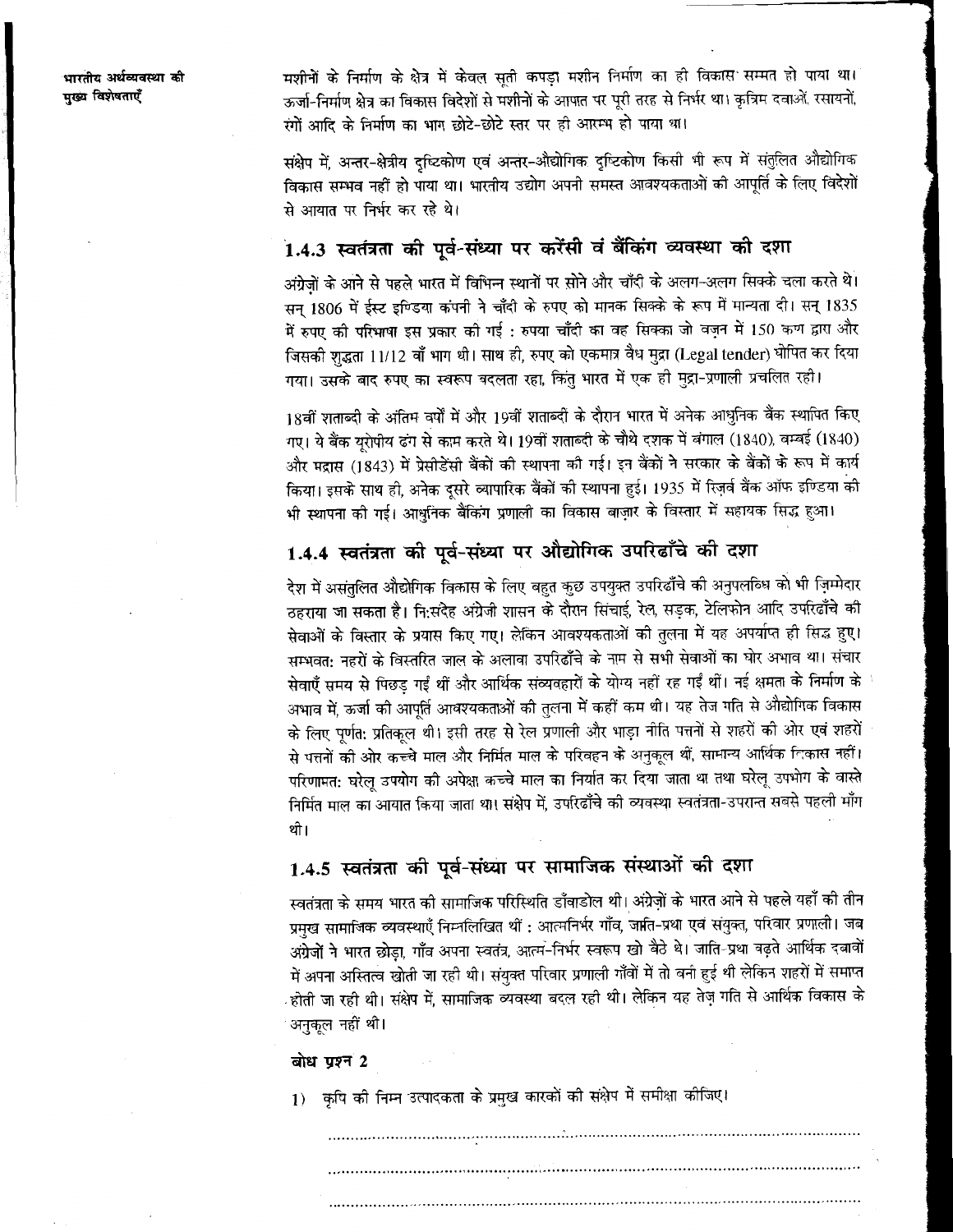ब्रिटिश राज के दौरान भारत का औद्योगिक विकास एकतरफा और अधूरा था। समीक्षा कोजिए।  $2)$ 

किस तरह के उद्योग अर्थव्यवस्था को उत्पादन-क्षमता में संवृद्धि करते हैं?  $3)$ 

### स्वतंत्रता के समय भारतीय अर्थव्यवस्था की विशेषताएँ 1.5

भाग 1.4 में हमने स्वतंत्रता की पूर्व-संध्या पर भारतीय अर्थव्यवस्था के विभिन्न क्षेत्रों की परिस्थिति की चर्चा की है। उपरोक्त विवरण के आधार पर उस समय की भारतीय अर्थव्यवस्था को विशेषताओं का विश्लेषण दो उपवर्गों में किया जा सकता है : (i) भारतीय अर्थव्यवस्था एक अविकसित एवं पिछड़ी हुई अर्थव्यवस्था, एवं (ii) भारतीय अर्थव्यवस्था एक पराश्रयी अर्थव्यवस्था। पिछडापन एवं पराश्रयता के कारण भारतीय अर्थव्यवस्था गरीवी उन्मूलन एवं सामान्य जन को उपयुक्त जीवन-स्तर के साधन उपलब्ध करवाने में असमर्थ है। स्थिति इस संदर्भ में और जटिल हो गई जब अंग्रेजों ने जाते-जाते देश का दो हिस्सों में बँटवारा कर दिया। देश के विभाजन के परिणामों का अध्ययन हम अलग से अगले भाग में करेंगे। प्रस्तुत भाग में हम उपरोक्त दो उपवर्गों के अन्तर्गत भारतीय अर्थव्यवस्था की प्रमुख विशेषताओं का विश्लेपण करेंगे।

## 1.5.1 भारतीय अर्थव्यवस्था : एक अल्प-विकसिन अर्थव्यवस्था

इस वर्ग की कुछ प्रमुख विशेषताएँ निम्नलिखित थीं:

निम्न प्रति व्यक्ति आय. व्यापक गरीबी एवं बार-बार होने वाले अकाल- निम्न प्रति व्यक्ति  $\bf i)$ आय आर्थिक पिछड़ेपन की द्योतक थी। वर्ष 1950-51 में भारत की प्रति व्यक्ति, आय 238 रुपए अनमानित को गई अर्थात् प्रति माह औसतन प्रत्येक व्यक्ति को मात्र 20 रुपये अथवा प्रतिदिन केवल साठ पैसे की आय ही प्राप्त होती थी। साथ ही आय के वितरण में घोर विषमताएँ पाई जाती थीं। अर्थात् कछ लोगों को साठ पैसे की आय भी नहीं प्राप्त होती थी। परिणामत: जनसंख्या के बड़े हिस्से की आर्थिक स्थिति दयनीय थी। अपर्याप्त एवं असंतुलित भोजन, पिछड़ी हुई आवास परिस्थिति या आवास का कल अभाव, तन ढकने के लिए कपड़े का अभाव, नंगे पैर, कमर-तोड़ मेहनत, क्षीण स्वास्थ्य, अज्ञानता, सामाजिक सुरक्षा का अभाव, व्यापक बेरोजगार, शोपण, कमर-तोड़ लगान का बोझ, बढ़ते कर्ज, प्रशासन से सहयोग का अभाव इन सब बातों से मिलकर आम जीवन यातनापूर्ण बनकर रह गया था।

अंग्रेजी शासन के दौरान अकालों की बारम्बारता से आम आदमी पीड़ित था। सुखा, बाड़ एवं टिड्डी-दल के प्रकोप किसी भी कारण से अलग फसल नष्ट हो जाती थी तो खाद्यान्न को अनपलब्धि तथा आय के अभाव में भुखमरी फैल जाती थी। अंग्रेज़ी शासन के आखिरी दौर में ही केवल अकालों में कुछ कमी दिखलाई दी। यह नहरों के जाल के विस्तार, रेलों के विस्तार और कुछ प्रशासनिक कार्यवाई से ही सम्भव हो पाया। लेकिन सन् 1943 के अकाल ने पुन: स्पष्ट कर दिया कि भारत को अकाल से पूर्णत: मुक्ति नहीं मिल पाई थी।

भारतीय अर्थव्यवस्था में व्याप्त गतिहीनता– ब्रिटिश शासन के दौरान न केवल गरीबी सब तरफ  $\mathbf{ii}$ फैल गई थी, बल्कि उससे भी बूरी बात थी कि गरीबी बढ़ती जा रही थी और उससे निपटने के लिए कोई उपाय नहीं सोचा जा रहा था। अर्थव्यवस्था जड़ और गतिहीन हो गई थी। गतिहीनता का बोध ब्रिटिश काल में प्रति व्यक्ति आय को वृद्धि-दर से भी लगाया जा सकता है।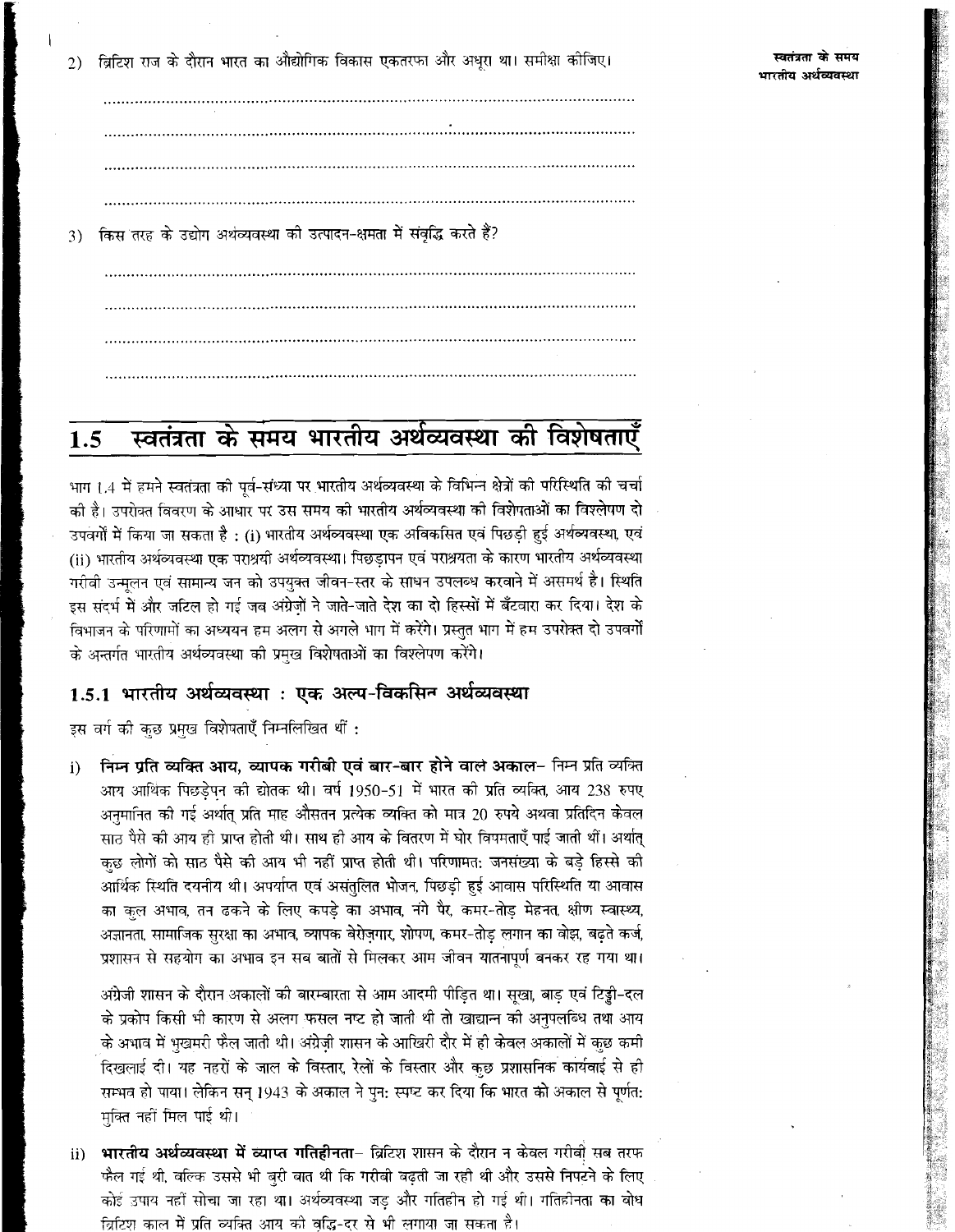तालिका-2: प्रति-व्यक्ति आय की वार्षिक वृद्धि-दर (प्रतिशत)

| अवधि           | दर         |
|----------------|------------|
| 1860-1890<br>٠ | 0.64       |
| 1890-1920      | 0.72       |
| 1920-1940      | 0.16       |
| 1940-1950      | $(-) 0.13$ |

स्त्रोत : वी.बी. सिंह (संपा.) को पुस्तक "इकोनॉमिक हिस्ट्री ऑफ इण्डिया 1857-1956" में एम. मखर्जी का "नेशनल इनकम" पर लेख।

तालिका-2 से स्पष्ट है कि इस दौरान भारत की प्रति-व्यक्ति आय में नगण्य वृद्धि हुई। गतिहीनता का एक .<br>और प्रमाण कृषि उत्पादन को मात्रा तथा उत्पादकता में भी मिलता है। कृषि उस समय जीविका का एकमात्र साधन थी। 1893-94 से 1945-46 के 52 वर्षों की अवधि में कृषि उत्पादन में कुल केवल 10 प्रतिशत को वृद्धि हुई। खाद्यान्न का सूचकांक जोकि 1893-94 में 100 था, 1936-37 से 1945-46 को अवधि में कम होकर 93 रह गया था। इसी अवधि में खाद्यान्न की प्रति-व्यक्ति उपलब्धता 587 पौंड से कम होकर 300 पौंड रह गई थी, अर्थात् इसमें लगभग 32 प्रतिशत को कमी हुई। कृषि क्षेत्र में गतिहीनता घर किए हुए थी जो विस्तृत रूप से फैली हुई गरीबी में दिखाई देती थी। गतिहीनता और बढ़ती हुई गरीबी का निम्न बातों .<br>से पता चलता था : बार-बार अकाल को परिस्थितियों का पाया जाना, किसानों पर ऋणग्रस्तता का बढता हुआ .<br>बोझ, खेतिहर किसानों से गैर-खेतिहर व्यक्तियों के हाथों भृमि का चला जाना, आदि। ये सब घटनाएँ यह सिद्ध करती हैं कि भारत में गरीबी का विस्तार हो रहा था।

iii) व्यापक अज्ञानता एवं जनसंख्या वृद्धि की ऊँची दर- गरीबी एवं पिछड़ापन व्यापक अज्ञानता एवं ऊँची जन्म तथा मृत्यु-दर में भी स्पष्ट दिखलाई देते थे। 1941 की जनगणना के अनुसार भारत में साक्षरता दर मात्र 17 प्रतिशत थी (कल जनसंख्या में 10 वर्ष से एक आयु वाले वच्चों को शामिल नहीं किया गया था)। ग्रामीण क्षेत्रों एवं स्त्रियों में तो साक्षरता दर राष्ट्रीय औसत से कहीं कम थी। बच्चों में से अधिक स्कूल नहीं जाते थे, विशेषरूप से लड़कियाँ।

पिछली हुई अर्थव्यवस्थाओं में जैसा सामान्य होता है भारत में भी ऊँची जन्म-दर एवं मृत्यु-दर की स्थिति पाई आती थी। 1931-41 में भारत में जन्म-दर 45.2 प्रति हजार जोकि अधिकतम संभव स्तर के ही लगभग बराबर थी। 1911-21 के दशक में मृत्यु-दर 40 प्रति हज़ार थी। अगले तीन दशकों में मृत्यु-दर में कमी आई। 1921-31 में यह 36.3 तथा 1931-41 में 31.3 प्रति हज़ार हो गई। मृत्यु-दर में सुधार सामान्य जीवन में सुधार का द्योतक न होकर मात्र (i) अकालों को दूर करने की योग्यता, तथा (ii) महामारियों पर काब पाने की योग्यता का ही परिणाम था। मृत्यु-दर में कमी के परिणामस्वरूप जनसंख्या वृद्धि-दर तेज़ हो गई और भारत को बढ़ती हुई जनसंख्या की स्थिति का सामना करना पड़ा।

- iv) शहरीकरण का अभाव– अर्थव्यवस्था का पिछड़ापन शहरीकरण के अभाव में झलकता था। सभी विकसित देशों में शहरी क्षेत्रों का प्रभुत्व होता है। जनसंख्या का वड़ा भाग शहरी क्षेत्रों में निवास करता है। किन्तु ब्रिटिश शासन के दौरान भारत में जनसंख्या का बड़ा भाग ग्रामों में ही निवास करता था चूँकि कृषि ही जीवन-निर्वाह का प्रमुख साधन थी। 1941 में देश की कुल जनसंख्या का केवल 14.2 प्रतिशत भाग ही शहरों में रहता था। इस तरह प्रत्येक सात व्यक्तियों में से छ: व्यक्ति गाँवों में रहते थे जहाँ आधुनिक सुविधाएँ प्राय: उपलब्ध नहीं थी।
- असंतुलित व्यावसायिक ढाँचा- व्यावसायिक ढाँचे से यह अभिप्राय है कि देश को कार्यशील  $V)$ जनसंख्या का विभिन्न व्यवसायों में वितरण किस प्रकार का है। विभिन्न व्यवसायों को तीन श्रेणियों में विभाजित किया जा सकता है : (क) कृषि अथवा प्राथमिक क्षेत्र, (ख) उद्योग अथवा द्वितीयक क्षेत्र, एवं (ग) सेवा अथवा तृतीयक क्षेत्र। विर्कासत देशों की जनसंख्या का बहुत बड़ा भाग द्वितीयक एवं तृतीयक क्षेत्रों में लगा होता है। इसके विपरीत, अल्पविकसित देशों की कार्यशील जनसंख्या का बडा भाग प्राथमिक क्षेत्र से अपनी जीविका प्राप्त करता है।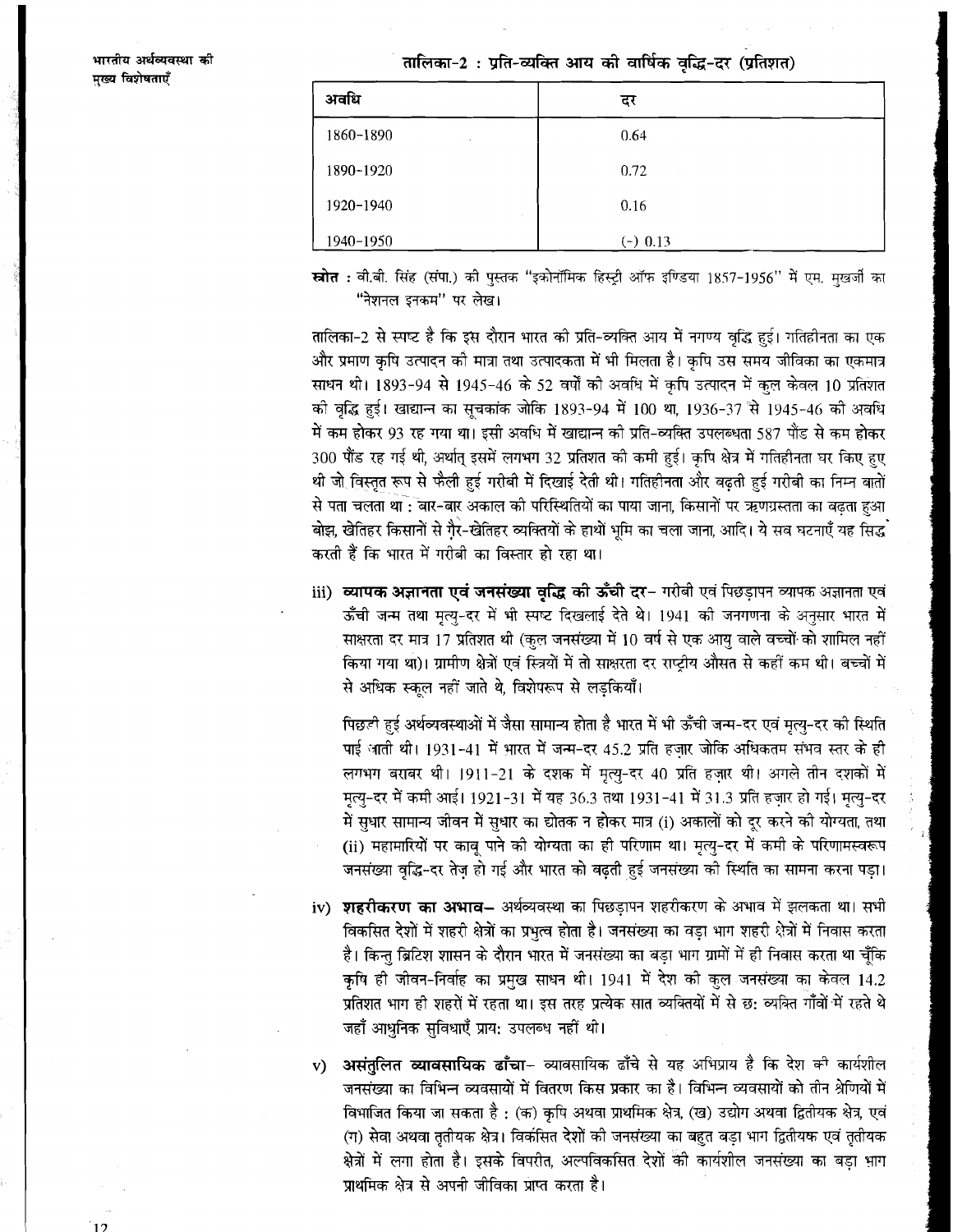विटिश शासन के दौरान, जैसा कि हमने पहले भी देखा है, ग्रामीण एवं शहरी दस्तकारियों का तेज़ गति से पतन हुआ। इसका परिणाम यह हुआ कि श्रमिक कृषि की ओर भागने लगे। कृषि पर आश्रित रहने वाले व्यक्तियों की संख्या में असाधारण वृद्धि हुई। सन् 1891 में भारत की कुल कार्यशील जनसंख्या का केवल 60 प्रतिशत भाग ही कृषि पर निर्भर रहता था। 1901 में यह बढ़कर 65 प्रतिशत और 1951 में 72 प्रतिशत हो गया। इन आँकड़ों से यह स्पष्ट होता है कि भारत अवनति की ओर जा रहा था। देश में कपि-योग्य भमि की कमी महसुस की जाने लगी। बढ़ती जनसंख्या के दबाव में कृषि की उत्पादकता में गिरावट में आई। फलस्वरूप, हम खाद्यान्न की आवश्यकताओं के लिए दूसरे देशों पर निर्भर हो गए।

गैर-कपि क्षेत्र न केवल बहुत छोटा था बल्कि असंतुलित भी था। इस क्षेत्र में विभिन्न सेवाएँ (जैसे व्यापार, साहूकारी, परिवहन एवं संचार, प्रशासनिक सुरक्षा एवं सामाजिक सेवाएँ) पाई जाती थीं न कि उद्योग। उद्योग प्रमखत: लघु आकार के ही थे आधुनिक बड़े आकार के कारखाने नहीं थे। बड़े आकार के उद्योग जो थे भी उनके हल्की उपभोक्ता वस्तुओं का निर्माण किया जाता था। जबकि विकसित देश औद्योगिक क्रांति से गुजर रहे थे, भारत इस सबसे अछूता रहा और प्रमुखत: कृषि-प्रधान देश बना रहा।

vi) नई सामन्ती अर्थव्यवस्था– नई सामन्ती अर्थव्यवस्था आर्थिक पिछड़ेपन की एक और द्योतक थी। यह परिस्थिति कृषि एवं गैर-कृषि दोनों क्षेत्रों में पाई जाती थी। कृषि में पूँजीवादी तत्त्व प्रवेश पा चुके थे जो कि इस बात से सिद्ध होता था कि अब खेती बड़े-बड़े ज़मीदारों के हाथों आती जा रही थी जोकि मजदरी के वदले में किसानों से अपने खेतों पर खेती-बाड़ी का काम करवाते थे। साथ ही मज़दूरी प्राप्त खेतिहर श्रमिकों के वर्ग का आकार तेज़ गति से बढ़ने लगा।

इसी तरह, विदेशी पूँजी एवं उपक्रम ने पूँजीवादी क्षेत्र के निर्माण में प्रत्यक्ष योगदान दिया। 19वीं सदी के मध्य से बाजार अर्थव्यवस्था की प्रवृत्ति तेज होने के साथ ही भारतीय पूँजीवादी क्षेत्र का विकास होने लगा। ब्रिटिश शासन के अंतिम दौर तक पहुँचने पर गैर-कृषि क्षेत्र में भी पूँजीवादी तत्त्व अपना स्थान जना चुके थे।

संक्षेप में, ब्रिटिश शासन के दौरान अर्थव्यवस्था के सभी क्षेत्रों में पूँजीवादी तत्त्व प्रवेश पा चुके थे। किन्त ये इतने सुदुढ़ नहीं हो पाए थे कि वे सामन्तवादी ताकतों को समूल उखाड़ फेंकते।

## 1.5.2 भारतीय अर्थव्यवस्था : एक पराश्रयी अर्थव्यवस्था

ब्रिटिश शासन के दौरान भारत के साथ एक कॉलोनी जैसा ही व्यवहार किया गया। हालाँकि इस दौरान भारत में अनेक महत्त्वपूर्ण आर्थिक परिवर्तन आए लेकिन मोटे तौर पर भारतीय अर्थव्यवस्था पराश्रयी अर्थव्यवस्था ही . बनी रही जैसाकि निम्नलिखित संकेतकों से स्पष्ट होता है।

विदेशी व्यापार की संरचना एवं दिशा- किसी देश के विदेशी व्यापार की संरचना से पता चलता  $i)$ है कि वह देश किस प्रकार की वस्तुओं में व्यापार करता है। आयात और निर्यात की जाने वाली वस्तुओं के आधार पर हम देश की आर्थिक प्रगति की भी समीक्षा कर सकते हैं। उदाहरण के लिए, विकसित देशों से सामान्यत: मशीनों तथा मशीन-निर्मित वस्तुओं का निर्यात किया जाता है जबकि इन देशों के आयात में कच्चे माल तथा सोना-चाँदी आदि का अधिक भाग रहता है। इसके विपरीत, अल्प-विकसित देशों के निर्यात मुख्यत: कच्चे माल और सोना-चाँदी के होते हैं जबकि इनके आयात में मशीनें और निर्मित वस्तुएँ ही प्रमुख होती हैं।

अंग्रेज़ों के भारत आने से पहले यहाँ के कपड़े और अनेक विलासिता एवं आरामदायक वस्तुओं का भारी मात्रा में निर्यात होता था। अन्य देशों से इनके बदले में सोना और चाँदी प्राप्त होता था। अंग्रेज़ी शासन की स्थापना के साथ ही भारत के विदेशी व्यापार की संरचना बदल गई। भारत उन वस्तुओं का आयात करने के लिए मजवूर हो गया जोकि कुछ समय पहले ही यह दूसरे देशों को भेजता था। इसी तरह, देश से भारी मात्रा में कृषि-जन्य पदार्थों और कच्चे माल का निर्यात किया जाने लगा। विदेशी व्यापार की संरचना से यह प्रत्यक्ष प्रमाण मिलता है कि देश के संसाधनों का अंग्रेज़ों ने दुरुपयोग किया।

इसी तरह, भारत के विदेशी व्यापार का अर्थ एकमात्र इंग्लैण्ड से लेक्नूदेन तक ही सीमित रह गया। उन्नीसवीं शताब्दी के अंत में भारत के कुल आयात का लगभग 69 प्रतिशत भाग केवल इंग्लैण्ड से ही प्राप्त होता था। भारत के कुल निर्यातों का 29 प्रतिशत भाग इसी देश को जाता था। प्रथम विश्व युद्ध

स्वतंत्रता के समय भारतीय अर्थव्यवस्था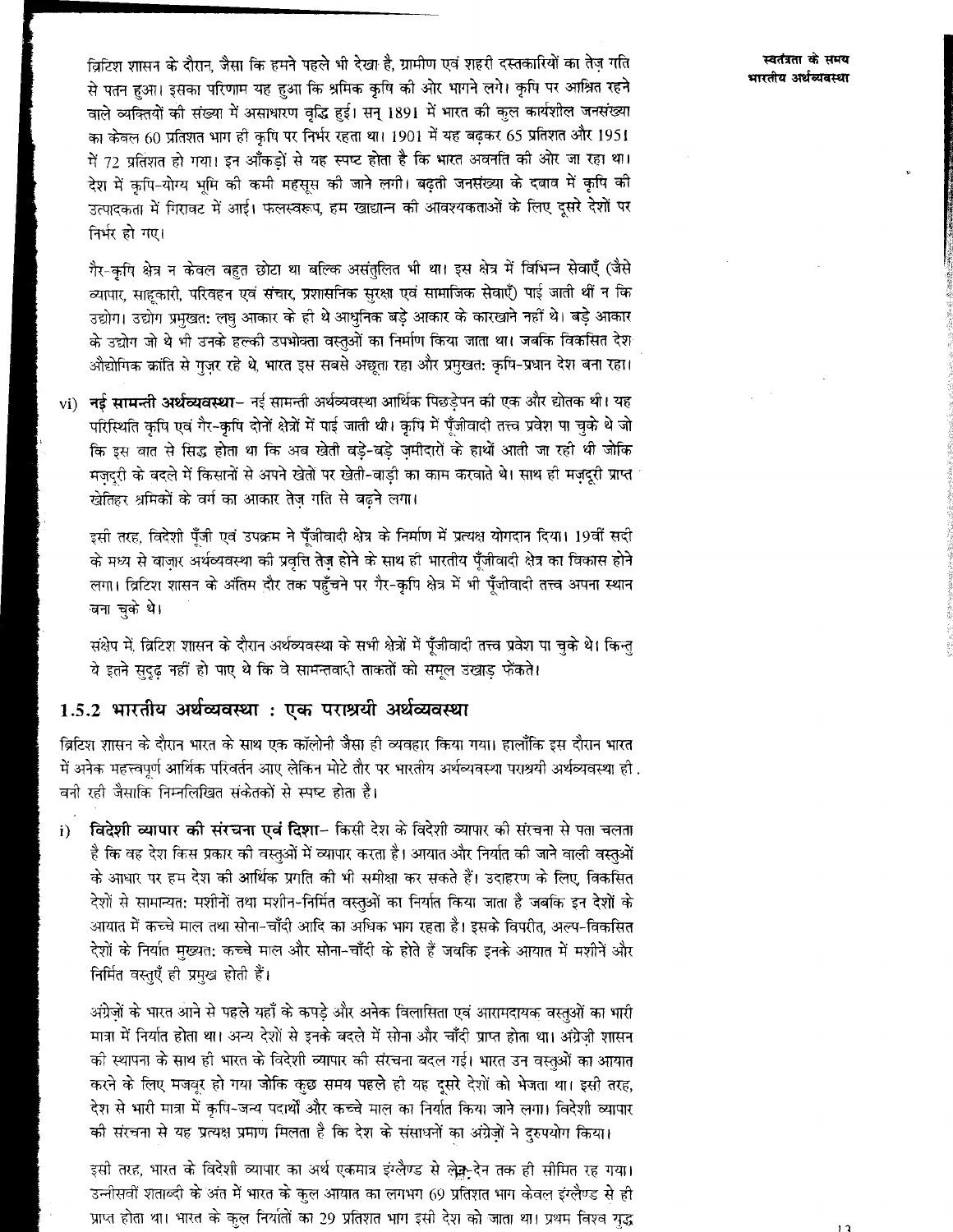के बाद से अंग्रेज़ों की पकड़ कुछ ढीली पड़ने लगी। अमेरिका, जापान, जर्मनी आदि देशों के साथ भारत के व्यापारिक संबंध धीरे-धीरे वढ़ने लगे। किंतु, इसके बावजूद भी भारत का विदेशी व्यापार बहुत हद तक इंग्लैण्ड के साथ बँधा हुआ था।

- **विदेशी पूँजी का प्रभुत्व** भारत के औपनिवेशवादी स्वरूप का एक अन्य द्यौतक यह था कि भारतीय  $\mathbf{ii}$ अर्थव्यवस्था के सभी प्रमुख क्षेत्रों में विदेशी पूँजी का प्रभुत्व स्थापित हो गया था। विदेशी पूँजी निवेश निम्नलिखित ढाँचों तक केंद्रित रहा :
	- क) आर्थिक उपरिव्यय जैसे रेलें, पत्तन, व्यापारिक जलरानी एवं सार्वजनिक सेवाएँ जैसे विद्युत-उत्पादन एवं जल-आपूर्ति।
	- ख) प्राथमिक उत्पादन एवं निर्यात के लिए हल्के निर्माण जैसे चाय, कॉफी, रबड़ बागान, पटसन की मिले चमडे के कारखाने आदि।
	- कोयला एवं स्वर्ण खनन। ग)
	- बैंकिंग, वित्त, बीमा एवं व्यापार। ঘ)
	- च) घोलू बाज़ार के आपूर्ति के लिए कुछ निर्माण उद्योग जैसे सूती एवं नरम कपड़ा, तम्बाकू कागज़, छपाई-उद्योग, इंजीनियरींग वर्कशॉप, विनिर्माण आदि।

ब्रिटिश पूँजी उन उद्योगों तक केंद्रित रही जोकि इंग्लैण्ड के उद्योगों के पूरक के रूप में काम करते थे। अर्थात् अंग्रेज़ सरकार इंग्लैण्ड के हितों की पोषक थी न कि भारत के हितों की। दूसरे विश्व-युद्ध के परिणामस्वरूप विदेशी स्वतंत्रता के समय भारतीय अर्थव्यवस्था विदेशी पूँजी के प्रभाव से जकड़ी हुई थी।

iii) **पूँजीगत सामान के लिए विदेशों पर निर्भरता**- आर्थिक पिछड़ेपन के परिणामस्वरूप भारत आर्थिक विकास के लिए आवश्यक पूँजीगत सामान की आपूर्ति के वास्ते विदेशों पर पुर्णत: निर्भर था। घिसी हुई पूँजीगत सामान का प्रतिस्थापन भी आयात द्वारा ही हो पाता था। उपभोग की अनेक आवश्यक वस्तुओं की आपूर्ति भी आयातों द्वारा ही सम्भव हो पाती थी। सुरक्षा के सामान एवं राष्ट्रीय सुरक्षा के लिए अन्य सभी साधनों के लिए भी भारत विदेशों पर ही निर्भर था।

### भारत का विभाजन 1.6

भारत छोड़ने से पहले अंग्रेज़ों ने भारतीय अर्थव्यवस्था को एक और चोट पहुँचाई। अंग्रेज़ों ने देश का टुकड़ों में विभाजन कर दिया। ये दो टुकड़े भारत संघ और पाकिस्तान के नाम से जाने जाते हैं। पाकिस्तान के दो बड़े भाग थे : पश्चिमी पाकिस्तान और पूर्वी पाकिस्तान। सन् 1971 में पाकिस्तान का पूर्वी भाग पश्चिमी भाग से अलग हो गया। यह स्वतंत्र देश अब ''बंग्लादेश'' के नाम से जाना जाता है। देश के विभाजन के बाद भारत संघ के हिस्से में अविभाजित भारत को कुल भूमि का 77 प्रतिशत हिस्सा और और कुल जनसंख्या का 82 प्रतिशत हिस्सा आया।

भारत के विभाजन से देश में पूरी तरह अव्यवस्था फैल गई। वहत बड़ी संख्या में हिन्दू और मुसलमान अपने-अपने ठिकानों को छोड़कर चले गए। इतने बड़े पैमाने पर जनसंख्या का स्थानांतरण शायद ही पहले कभी हुआ था। इस स्थानांतरण के कारण अनेक गंभीर समस्याएँ उत्पन्न हुईं। इसमें पाकिस्तान से भारत में आए शरणार्थियों को पुन: बसाने की समस्या सबसे अधिक गंभीर और विकट थी। सरकार से पर्याप्त सहायता और प्रोत्साहन दिए जाने के परिणामस्वरूप इस समस्या के समाधान में वहत समय नहीं लगा।

विभाजन से देश की अर्थव्यवस्था पर कुछ और भी प्रभाव पड़े जिनके कारण अनेक समस्याएँ उत्पन्न हुईं। इनमें से प्रमुख समस्याएँ निम्नलिखित थीं :

1) खाद्यान्न की कमी (Food shortage) : सन् 1937 में वर्मा के भारत से अलग हो जाने के बाद से ही देश में खाद्यान्न को कमी महसूस की जाने लगी थी। बर्मा में चावल का उत्पादन बहुत मात्रा में होता था और इसकी आपर्ति सारे देश में की जाती थी। पश्चिमी पंजाब और सिंध के क्षेत्र अविभाजित भारत के ''अनाज के भण्डार'' कहे जाते थे। इन क्षेत्रों से भारत के दसरे भागों को अनाज की आपति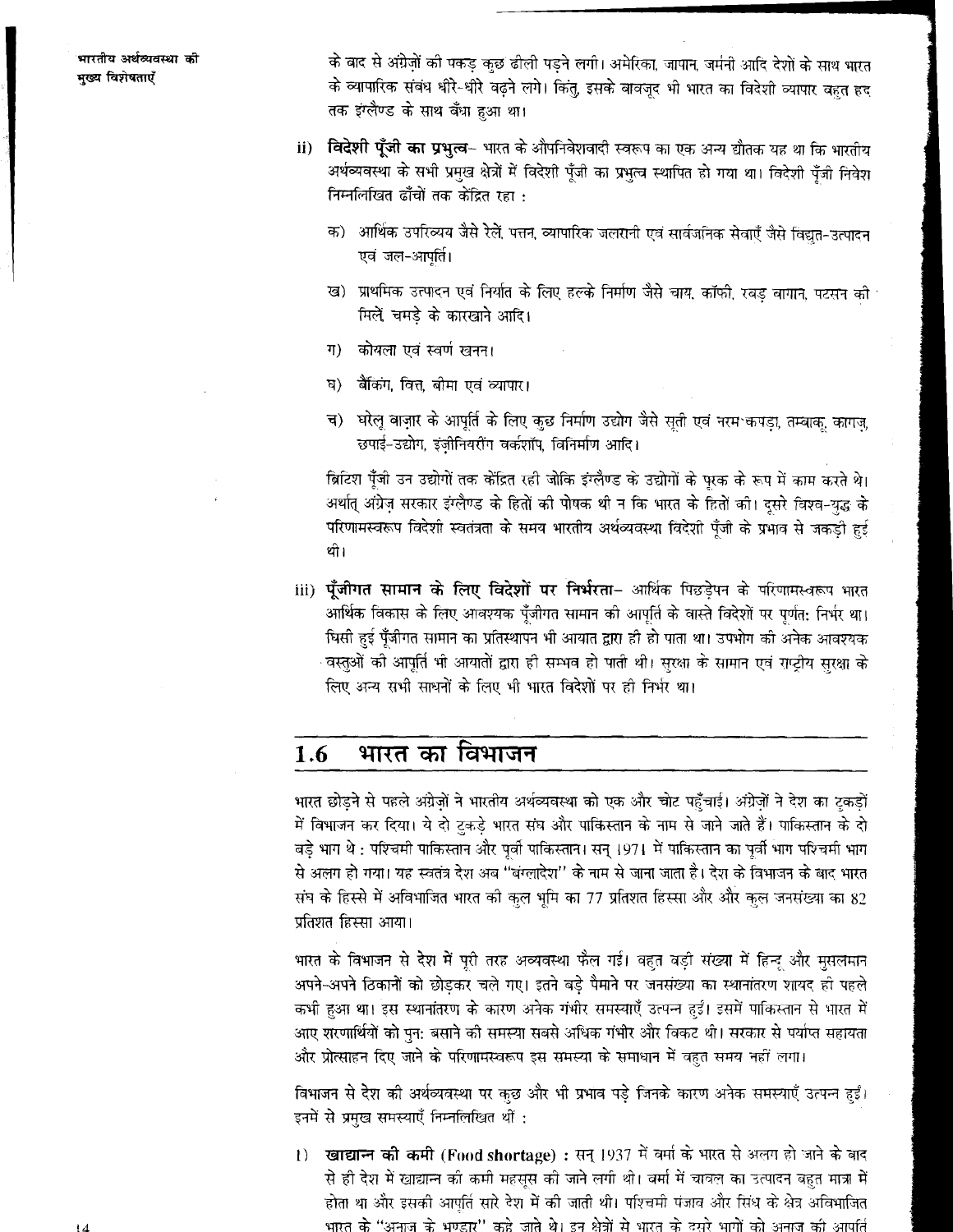को जाती थी। विभाजन के बाद ये क्षेत्र पाकिस्तान में चले गए। परिणामस्वरूप, भारत में खाद्यान्न की गंभीर समस्या महसूस को जाने लगी। ऐसा अनुमान है कि उस समय भारत में लगभग 25 से 30 लाख टन खाद्यान्न की कमी थी, जबकि दूसरी ओर पाकिस्तान में लगभग 7.5 लाख टन अतिरिक्त खाद्यान्न उपलब्ध था।

- 2) कच्चे माल की कमी : अनेक कृषि-जन्य पदार्थों की आपूर्ति उन क्षेत्रों से की जाती थी जोकि विभाजन के बाद पाकिस्तान में चले गए। इसके विपरीत, इन पदार्थों को कच्चे माल के रूप में उपयोग करने वाली अधिकांश मिलें भारत में ही स्थित थीं। इन मिलों को कच्चा माल उपलब्ध नहीं हो पाया और अनेक कारखाने बंद हो गए। प्रभावित उद्योगों में प्रमख थे– सती कपडा उद्योग, कागज, चमडा और कुछ रसायन आदि।
- <mark>औद्योगिक ढाँचे में अव्यवस्था</mark> : विभाजन के कारण देश का समस्त औद्योगिक ढाँचा बिगड गया।  $3)$ इसके प्रमुख कारण निम्नलिखित थे:
	- कच्चे माल की आपूर्ति का अभाव;  $\mathbf{i}$
	- विभाजन के बाद अनेक समृद्ध और सम्पन्न क्षेत्रों के अलग हो जाने के बाद अनेक उद्योगों के  $ii)$ बाज़ार का आकार बहुत संकुचित हो गया। इनमें प्रमुख थे– सूती, रेशमी और ऊनी कपड़ा, हौज़री, साबुन, रवड़ की वस्तुएँ आदि;
	- iii) विभाजन के बाद भारी संख्या में निपुण कारीगर भारत छोड़कर चले गए। इनकी कमी महसूस होने लगी: और
	- iv) विभाजन के परिणामस्वरूप अनेक क्षेत्र, जो अन्यथा औद्योगिक रूप से विकसित थे, असुरक्षित हो गए। अनेक कारखाने जोकि सीमा के आस-पास स्थित थे, ऐसे क्षेत्रों से हटाए जाने लगे।

संक्षेप में, विभाजन के परिणामस्वरूप समस्त औद्योगिक ढाँचा बिगड गया। पंजाव और बंगाल में स्थिती विशेष रूप से गंभीर थी।

रेल पर प्रभाव (Effects on Railways) : विभाजन से रेल-व्यवस्था पर भी बुरे प्रभाव पड़े।  $4)$ संयुक्त भारत में उस समय 31,565 मील लंबी रेल लाइन बिछी हुई थी। इनमें से भारत को 24,565 मील लंबी लाइन मिली। विभाजन से प्रभावित क्षेत्रों में यह आवश्यक हो गया कि रेल लाइनों का पनर्गठन किया जाए। अन्य लाइनें जोकि पाकिस्तान की सीमा के दसरी ओर जाती थीं हटाई गईं। इन क्षेत्रों में रेल व्यवस्था को नई परिस्थितियों के अनुकुल बनाने में अधिक खर्च करना पड़ा।

संक्षेप में यही कहा जा सकता है कि विभाजन से भारतीय अर्थव्यवस्था पर बहुत बुरे प्रभाव पड़े। भारतीय अर्थव्यवस्था के विभिन्न क्षेत्रों में अव्यवस्था फैल गई। कृषि, उद्योग, परिवहन, संचार आदि विभिन्न क्षेत्रों की गतिविधियों में रुकावट आई। विभाजन का सबसे भयंकर परिणाम यह हुआ कि देश में गरीवी की जड़ें और मज़बूत हो गईं। भारत पहले ही गरीब और पिछड़ा हुआ देश था। इस नई चोट के कारण गरीबी ने विकराल रूप धारण कर लिया।

### बोध पृष्ठन 3

भारत में विकराल रूप से फैली गरीवी के लिए ज़िम्मेदार नीति के चार पहलू बताइए।  $\mathbf{I}$ 

स्वतंत्रता के समय भारतीय अर्थव्यवस्था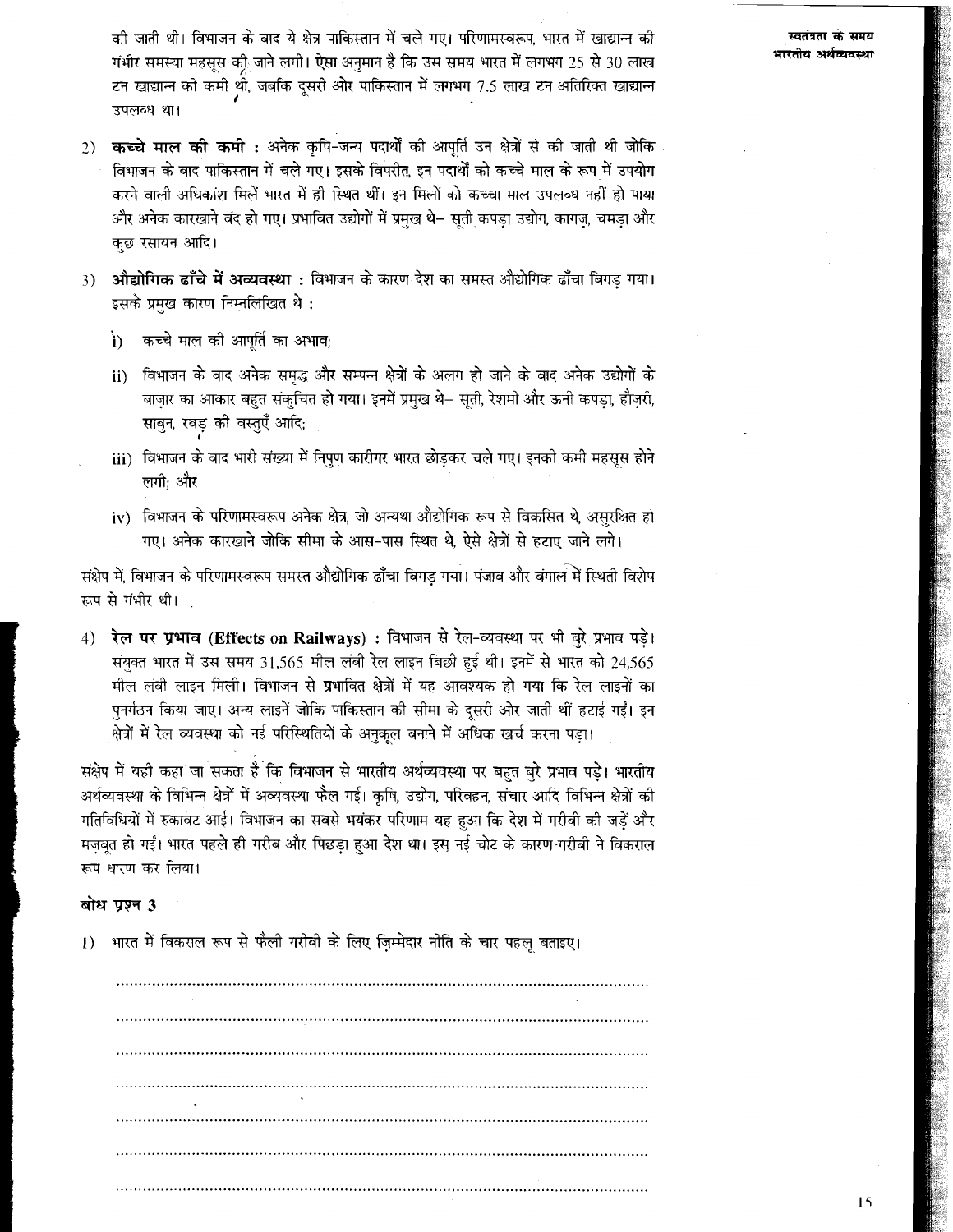भारतीय अर्थव्यवस्था की मख्य विशेषताएँ

किन्हीं चार ऐसी विशेषताओं को उल्लेख कीजिए जिनसे यह आभास होता है कि स्वतंत्रता की पूर्व  $2)$ संध्या पर भारतीय अर्थव्यवस्था एक निर्भर अर्थव्यवस्था थी।

3) देश के विभाजन के परिणामस्वरूप उत्पन्न चार प्रमुख समस्याएँ बताइए। आर्थिक क्रिया के उन चार क्षेत्रों का उल्लेख कीजिए जिनमें ब्रिटिश शासन के दौरान विदेशी पूँजी केंद्रित  $4)$ ग्हो।

### सारांश  $1.7$

संक्षेप में, स्वतंत्रता के समय भारतीय अर्थव्यवस्था पूरी तरह से अंग्रेज़ों के चंगुल में फँसी हुई थी। पराधीनता और निर्भरता के काले बादल भारतीय अर्थव्यवस्था पर मंडराने लगे। अर्थव्यवस्था पूरी तरह से पिछड़ी हुई थी। बढ़ती जनसंख्या के दबाव में खेतिहर भूमि की भारी कमी महसूस की जा रही थी। उद्योग एवं संबंधित धंधे पहले ही लगभग पूरी तरह समाप्त हो चुके थे। कोई भी औद्योगिक ढाँचा ऐसा नहीं था जिसका कि वर्णन किया जा सके। स्वतंत्रता प्राप्ति के समय, भारत के विभाजन से खाद्यान्तों की कमी, कच्चे माल की कमी और औद्योगिक ढाँचे में अव्यवस्था की स्थिति उत्पन्न हुई थी। विदेशी व्यापार विदेशियों के हितों का साधन मात्र बनकर रह गया था।

| 1.8<br>शब्दावला     |  |                                                                                                                 |  |  |
|---------------------|--|-----------------------------------------------------------------------------------------------------------------|--|--|
| आत्म-निर्भर ग्राम   |  | :   ऐसी ग्रामीण व्यवस्था जिसमें समाज की आवश्यकताओं के अनुरूप सभी<br>वस्तुओं का उत्पादन करना संभव होता है।       |  |  |
| जोत                 |  | :   खेती को एक इकाई।                                                                                            |  |  |
| विकसित अर्थव्यवस्था |  | : वह अर्थव्यवस्था जिसमें प्रमुख रूप से विकसित तकनीक की सहायता से<br>. औद्योगिक वस्तुओं का उत्पादन किया जाता है। |  |  |
| बाज़ार प्रणाली      |  | : वह व्यवस्था जिसमें सभी आर्थिक इकाइयाँ अपने वारे में निर्णय लेने में<br>स्वतंत्र होती हैं।                     |  |  |
| व्यावसायिक फसलें    |  | : वे कृपि उत्पाद जो प्रमुखत: विनिर्माण उद्योग में कच्चे माल के रूप में<br>प्रयक्त होते हैं।                     |  |  |

16